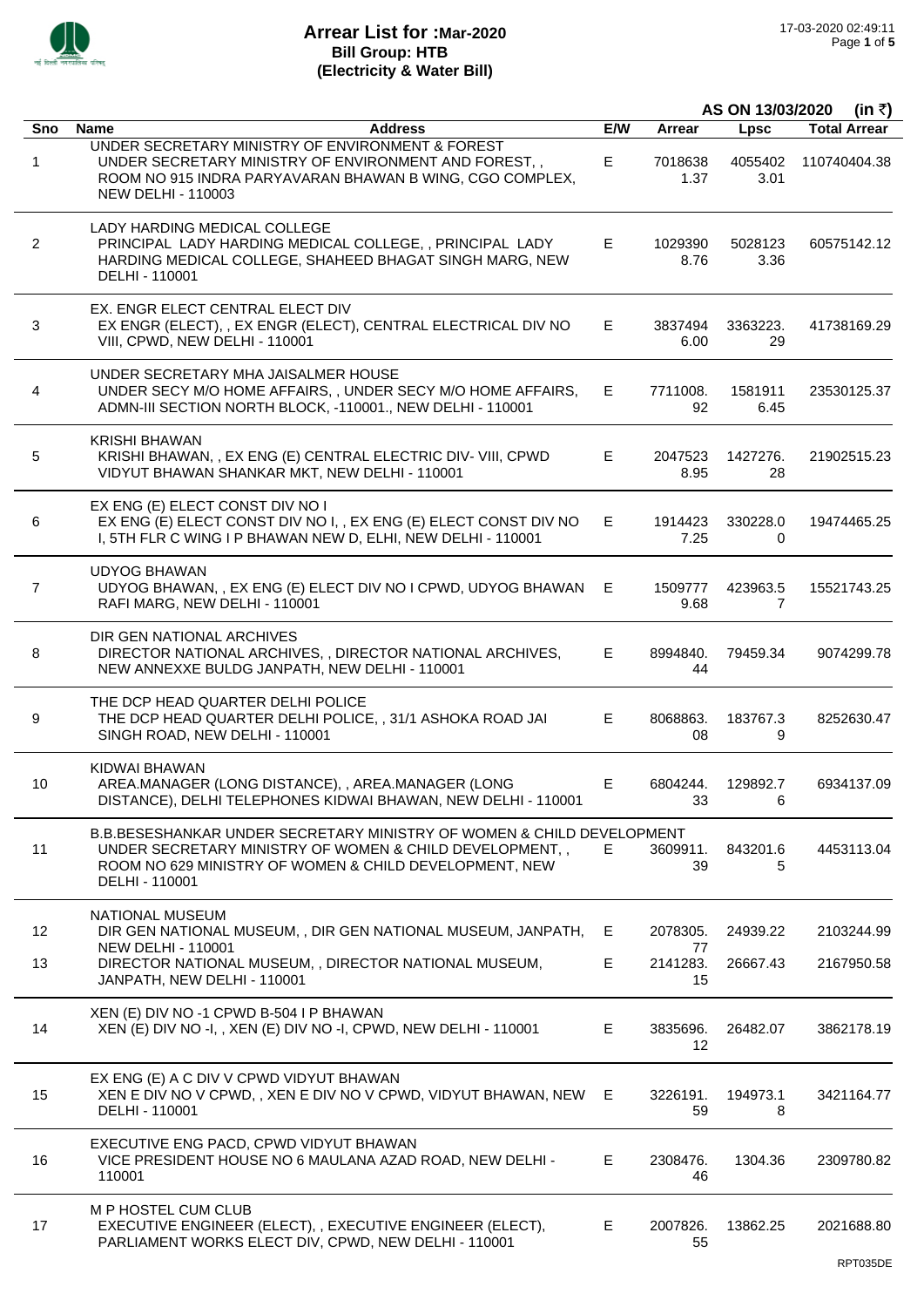

| 18 | THE SHO<br>THE SHO, MANDIR MARG POLICE STATION, NEW DELHI - 110001                                                                                                                       | Е  | 1233224.<br>03     | 8514.31       | 1241738.34 |
|----|------------------------------------------------------------------------------------------------------------------------------------------------------------------------------------------|----|--------------------|---------------|------------|
| 19 | AEE (M) STORM WATER PUMP STATION<br>EXECUTIVE ENGINEER (ELECTRIC)PWD, , DELHI HIGH COURT CENTRAL E<br>M S O BUILDING GROUND FLOOR P H Q, NEW DELHI - 110002                              |    | 462697.4<br>2      | 716568.8<br>4 | 1179266.26 |
| 20 | XEN (E) DIV I CPWD B-504 I P BHAWAN<br>XEN (E) DIV NO 1CPWD, , XEN (E) DIV NO 1CPWD, CPWD, NEW DELHI -<br>110001                                                                         | Е  | 899262.4<br>8      | 13901.76      | 913164.24  |
| 21 | M/S UNIQUE IDENTIFICATION AUTHORITY OF INDIA<br>M/S UNIQUE IDENTIFICATION AUTHORITY OF INDIA, , JEEVAN BHARTI<br>BUILDING CONNAUGHT CIRCUS, NEW DELHI - 110001                           | E  | 830151.4<br>7      | 5731.46       | 835882.93  |
| 22 | RAM MANOHAR LOHIA HOSPITAL<br>MEDICAL SUPDT R.M.L. HOSPITAL, , BABA KHARAK SINGH MARG, NEW<br>DELHI, NEW DELHI - 110001                                                                  | Е  | 738458.0<br>7      | 49478.84      | 787936.91  |
| 23 | NIGERIAN HIGH COMMISSION<br>NIGERIAN HIGH COMMISSION, , NIGERIAN HIGH COMMISSION, PLOT                                                                                                   | E. | 157483.5           | 3226.36       | 160709.92  |
| 24 | NO-4, CHANAKYA PURI, NEW DELHI - 110001<br>NIGERIAN HIGH COMMISSION, , NIGERIAN HIGH COMMISSION, PLOT<br>NO-4, CHANAKYA PURI, NEW DELHI - 110001                                         | Е  | 6<br>583582.2<br>4 | 12122.58      | 595704.82  |
| 25 | DEVISIONAL ENG. (PHONE)<br>ASSTT ENGINEER (PHONES), , ASSTT ENGINEER (PHONES),<br>TELEPHONE EXCHANGE, JOR BAGH, NEW DELHI - 110001                                                       | Е  | 698249.1<br>6      | 9471.91       | 707721.07  |
| 26 | EX ENGR (E) AC DIV V CPWD VIDYUT BHAWAN<br>EX ENGR (E) AC DIV V CPWD VIDYUT BHAWAN, , XEN E AIR COND. DIV                                                                                | Е  | 222262.1           | 1829.28       | 224091.40  |
| 27 | NO-V CPWD, VIDYUT BHAWAN, NEW DELHI - 110001<br>EX ENGR (E) AC DIV V CPWD VIDYUT BHAWAN, , XEN E AIR COND. DIV<br>NO-V CPWD, VIDYUT BHAWAN, NEW DELHI - 110001                           | Е  | 2<br>398644.1<br>9 | 2752.28       | 401396.47  |
| 28 | ADDITIONAL DIRECTOR HQ CGHS DISPENSARY SECTOR 13 R K PURAM<br>ADDITIONAL DIRECTOR HQ, , CGHS DISPENSARY SECTOR 13 R K<br>PURAM, NEW DELHI - 110066                                       | E  | 575376.3<br>3      | 33610.17      | 608986.50  |
| 29 | <b>BANGA BHAWAN</b><br>CARETAKER BANGA BHAWAN,, CARETAKER BANGA BHAWAN, 3<br>HAILEY ROAD, NEW DELHI - 110001                                                                             | Е  | 595148.8<br>7      | 4108.97       | 599257.84  |
| 30 | RESIDENT COMMISSIONER GOVT OF KARNATAKA<br>SPECIAL COMMISSIONER, , SPECIAL COMMISSIONER, KARNATAKA<br>BHAWAN, CH PURI, NEW DELHI - 110001                                                | E. | 591072.9<br>2      | 4080.83       | 595153.75  |
| 31 | <b>GEN. MANAGER DELHI TELEPHONE</b><br>GENERAL MANAGER DELHI TELEPHONES,, GENERAL MANAGER DELHI                                                                                          | Е  | 220979.6           | 3706.97       | 224686.62  |
| 32 | TELEPHONES, SHASTRI BHAWAN, NEW DELHI - 110001<br>GENERAL MANAGER DELHI TELEPHONES,, GENERAL MANAGER DELHI<br>TELEPHONES, SHASTRI BHAWAN, NEW DELHI - 110001                             | Е  | 5<br>231072.0<br>0 | 3286.81       | 234358.81  |
| 33 | ADDITIONAL DEPUTY COMMISSIONER OF DELHI<br>ADDL DY COMMISSIONER OF DELHI, , 2 BARAKHAMBA LANE,<br>CONNAUGHT PLACE, NEW DELHI - 110001                                                    | E. | 453169.8<br>3      | 3128.73       | 456298.56  |
| 34 | ADDITIONAL DIRECTOR GENERAL MINISTRY OF TOURISM<br>ADDITIONAL DIRECTOR GENERAL MINISTRY OF TOURISM, , ROOM NO<br>130 IST FLOOR TRANSPORT BHAWAN PARLIAMENT STREET, NEW<br>DELHI - 110001 | E. | 417246.8<br>8      | 6761.93       | 424008.81  |
| 35 | KARNATAKA BHAWAN<br>SPECIAL COMMISSIONER, , SPECIAL COMMISSIONER, KARNATAKA<br>BHAWAN, CH PURI, NEW DELHI - 110001                                                                       | E. | 407964.1<br>4      | 2816.63       | 410780.77  |
|    |                                                                                                                                                                                          |    |                    |               |            |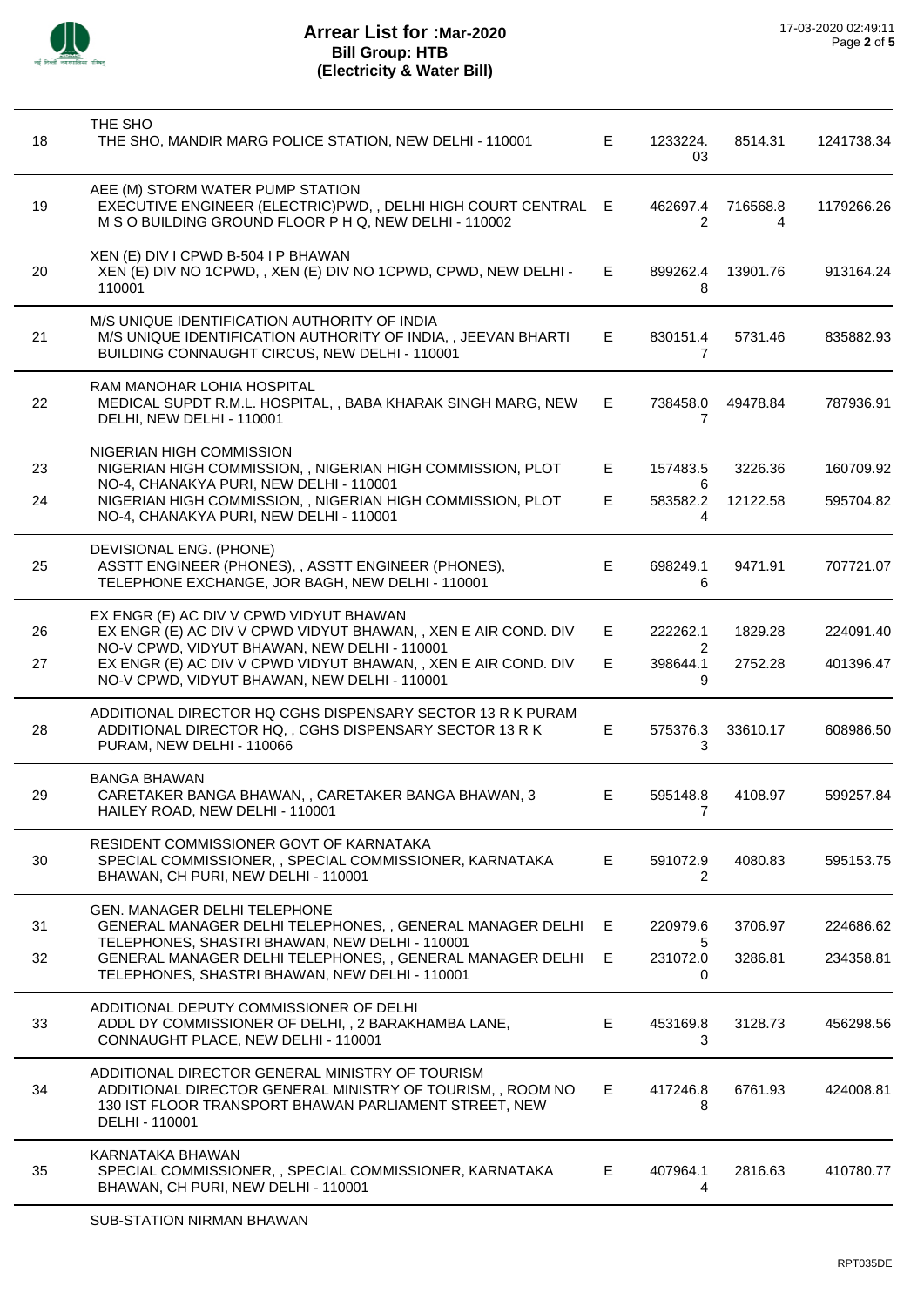

 $\overline{\phantom{0}}$ 

 $\overline{\phantom{a}}$ 

| 36 | EX ENG (E) ELECT CONST DIV NO I, , EX ENG (E) ELECT CONST DIV NO<br>I, 5TH FLR C WING I P BHAWAN ESTA, TE, NEW DELHI - 110001                                                                                 | E  | 226205.0<br>9 | 3162.55       | 229367.64 |
|----|---------------------------------------------------------------------------------------------------------------------------------------------------------------------------------------------------------------|----|---------------|---------------|-----------|
| 37 | <b>GARRISON ENGINEER (A/F) GURGAON</b><br>THE GARRISON ENGINEER (A/F), , THE GARRISON ENGINEER (A/F),<br>ALWAR ROAD GURGAON, HARYANA, NEW DELHI - 110001                                                      | Е  | 22712.94      | 46571.00      | 69283.94  |
| 38 | THE GARRISON ENGINEER (A/F), , THE GARRISON ENGINEER (A/F),                                                                                                                                                   | E. | 28580.41      | 50588.76      | 79169.17  |
| 39 | ALWAR ROAD GURGAON, HARYANA, NEW DELHI - 110001<br>THE GARRISON ENGINEER (A/F), , THE GARRISON ENGINEER (A/F),<br>ALWAR ROAD GURGAON, HARYANA, NEW DELHI - 110001                                             | E  | 25983.02      | 35462.50      | 61445.52  |
| 40 | AE TECH TELEPHONE EXCHANGE<br>AE TECH TELEPHONE EXCHANGE,, AE TECH TELEPHONE EXCHANGE,<br>CON PLACE, NEW DELHI - 110001                                                                                       | E. | 183554.9<br>8 | 2415.62       | 185970.60 |
| 41 | GARRISON ENGG (A,F) SOUTH PALAM DLI CANT<br>GARRISON ENGINEER (A/F), , GARRISON ENGINEER (A/F), ALWAR<br>ROAD GURGAON, HARYANA, NEW DELHI - 110001                                                            | E  | 92707.11      | 84763.72      | 177470.83 |
| 42 | EX. ENG (E) DIV. NO.- I CPWD<br>XEN PARLIAMENT WORKS ELECTRIC DIV-1,, XEN PARLIAMENT WORKS<br>ELECTRIC DIV-1, CPWD A 525 I P BHAWAN, NEW DELHI - 110001                                                       | Е  | 0.92          | 155331.2<br>4 | 155332.16 |
| 43 | REGISTRAR COMPETITION TRIBUNAL<br>KOTA HOUSE ANNEXE SHAHJAHAN RD, NEW DELHI - 110001                                                                                                                          | E. | 124737.1<br>7 | 13224.58      | 137961.75 |
| 44 | AIR OFFICER COMMANDING<br>AIR FORCE COMMANDING, , AIR FORCE COMMANDING, GARRISON<br>ENGINEER A/F, GURGAON HARYANA, NEW DELHI - 110001                                                                         | E. | 74767.06      | 36853.60      | 111620.66 |
| 45 | MEDICAL SUPDT R.M.L. HOSPITAL<br>MEDICAL SUPDT R.M.L. HOSPITAL, , BABA KHARAK SINGH MARG, NEW<br>DELHI, NEW DELHI - 110001                                                                                    | E. | 0.76          | 48416.98      | 48417.74  |
| 46 | GE (U) ELECTRIC SUPPLY<br>GE (U) ELECTRIC SUPPLY, , GE (U) ELECTRIC SUPPLY, KIRBY PLACE<br>DELHI CANTT 10, NEW DELHI - 110001                                                                                 | E  | 16963.78      | 28912.09      | 45875.87  |
| 47 | ASSTT ENGR (ELECT) PRIVAHAN BHAWAN CPWD<br>EXECUTIVE ENGINEER, , EXECUTIVE ENGINEER, ELECTRICAL DIVN NO<br>VIII, CPWD, NEW DELHI - 110001                                                                     | Е  | 0.34          | 35549.64      | 35549.98  |
| 48 | XEN CIVIL CONSTRUCTION WING AIR MANDI HO<br>XEN C C WAIR PUSHPA BHAWAN, , XEN C C WAIR PUSHPA BHAWAN,<br>C/O RABINDRA RANG SHALA, NEW DELHI - 110001                                                          | Е. | 30887.48      | 213.25        | 31100.73  |
| 49 | M S BUILDING PHASE-10 EMP BLDG BKS MG<br>AE (E) DIV-XVI SUB DIV-V, , AE (E) DIV-XVI SUB DIV-V, CPWD, NEW<br>DELHI - 110001                                                                                    | E. | 0.33          | 29456.03      | 29456.36  |
| 50 | THE EXECUTIVE ENGINEER ELEC PRESIDENT ESTATE ELECTRICAL DIV CPWD<br>UNDER SECY.(ELECT)PRESIDENT ESTATE,, PRESIDENT ESTATE<br>DIVISION CPWD, NEW DELHI, NEW DELHI - 110001                                     | E. | 1.07          | 27424.25      | 27425.32  |
| 51 | THE COMM., IT, 6 FL. MAYUR BHAWAN<br>COMM INCOME TAX DELHI 6TH FL MAYUR BH, , COMM INCOME TAX<br>DELHI 6TH FL MAYUR BH, 3RD TO 8TH FL AND SECOND FL PARKING,<br>MAYUR BHAWAN CONN PL., ND, NEW DELHI - 110001 | E. | 16706.73      | 4943.45       | 21650.18  |
| 52 | OLD ENGG. BLDG.BILLS PASSING SEC.I.G.A.P<br>I.ALTD.NORTHREN REGION FINANCE DEPTT.,, I.ALTD.NORTHREN<br>REGION FINANCE DEPTT., SAFDERJUNG AIRPORT, NEW DELHI - 110001                                          | E. | 0.27          | 20349.00      | 20349.27  |
| 53 | RAILWAY COLONY S.P. MARG<br>RAILWAY COLONY S.P. MARG,, NORTHERN RAILWAY BARODA HOUSE,<br><b>NEW DELHI - 110001</b>                                                                                            | Е  | $-0.19$       | 17035.57      | 17035.38  |
|    |                                                                                                                                                                                                               |    |               |               |           |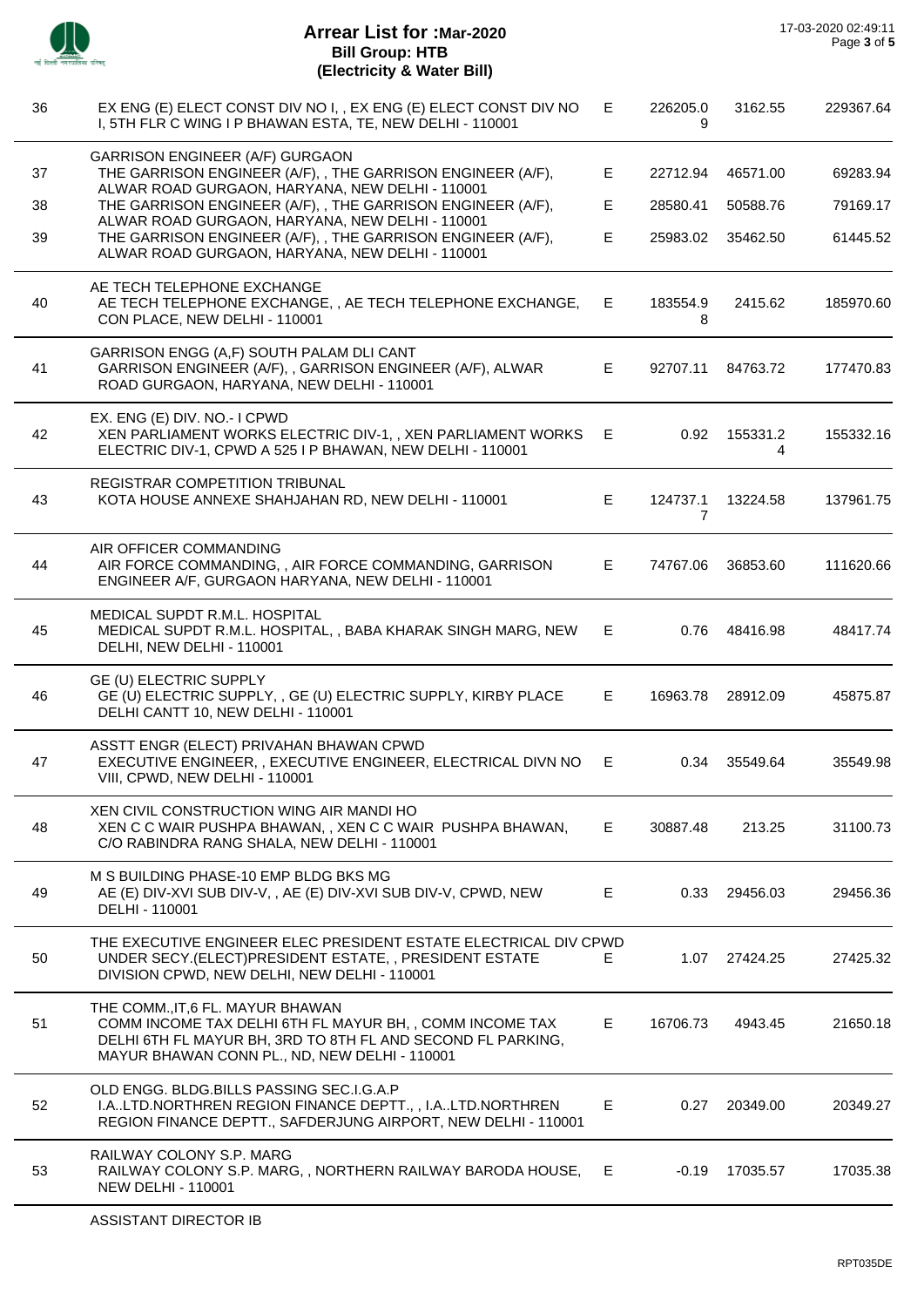| 54 | XEN (E) CONST DIV NO 1 CPWD, , XEN (E) CONST DIV NO 1 CPWD, NEW<br>DELHI - 110001                                                                                             | E. | $-0.31$ | 16203.26 | 16202.95 |
|----|-------------------------------------------------------------------------------------------------------------------------------------------------------------------------------|----|---------|----------|----------|
| 55 | DIV. ELECT. ENGINEER (G)<br>DIVISIONAL ELECTRICT ENGINEER (G), , DIVISIONAL ELECTRICT<br>ENGINEER (G), NORTHERN RLY DRM OFFICE STATE ENTRY ROAD,<br><b>NEW DELHI - 110001</b> | E  | -0.47   | 14999.27 | 14998.80 |
| 56 | AGM (BLDG) O/O CGM MTNL KHURSHID LAL BH<br>GENERAL MANAGER, , GENERAL MANAGER, DELHI TELEPHONES<br>DELHI, NEW DELHI - 110001                                                  | E. | -0.01   | 14647.21 | 14647.20 |
| 57 | M S OFFICE BUILDING NIRWACHAN SADAN<br>XEN ELECT DIV NO VIII,, XEN ELECT DIV NO VIII, CPWD, NIRWACHAN<br>SADAN, NEW DELHI - 110001                                            | E. | 0.54    | 14417.92 | 14418.46 |
| 58 | AIR INDIA LTD<br>A.O.INDIAN AIR LINES CORPORATION, , INDIAN AIR LINES<br>CORPORATION, NEW DELHI, NEW DELHI - 110001                                                           | E. | 0.02    | 13530.91 | 13530.93 |
| 59 | SR. FOREMAN NORTHERN RAILWAY<br>SIR FORE MAN (POWER) NORTHERN RAILWAY,, SIR FORE MAN<br>(POWER) NORTHERN RAILWAY, RAIL BHAWAN, NEW DELHI - 110001                             | E. | 0.00    | 7931.26  | 7931.26  |
| 60 | <b>M S HOSTEL</b><br>XEN E DIV NO 3 CPWD, , C WING 5TH FLOOR, Y SHAPE BUILDING, NEW<br>DELHI - 110001                                                                         | E. | 0.22    | 7535.69  | 7535.91  |
| 61 | <b>HEAD DELHI EARTH STATION</b><br>OFFICE INCHARGE DELHI EARTH STATION, , OFFICE INCHARGE DELHI<br>EARTH STATION, SARDAR PATEL MARG, NEW DELHI - 110001                       | Е  | $-0.10$ | 6789.42  | 6789.32  |
| 62 | NORTHERN RAILWAY<br>THE ELECTRICAL FOREMAN, , THE ELECTRICAL FOREMAN, NORTHERN<br>RAILWAY, BARODA HOUSE, NEW DELHI - 110001                                                   | E  | $-0.13$ | 5723.76  | 5723.63  |
| 63 | ENG.ELECT DIV(G)N.RLY.D.R.M.S.OFF.<br>SR ELECT FOREMAN, N RLY HAZARAT NIZAMUDDIN, N DELHI, NEW<br>DELHI - 110001                                                              | E. | 0.35    | 2965.70  | 2966.05  |
| 64 | <b>ASSISTANT ENGINEER</b><br>ASSISTANT ENGINEER TEL PHONE EX CH.PURI,, ASSISTANT<br>ENGINEER TEL PHONE EX CH.PURI, TELEPHONE EXCHANGE, NEW<br>DELHI - 110001                  | Е  | 0.48    | 2747.68  | 2748.16  |
| 65 | MANAGER EXTERNAL AFFAIR HOSTEL<br>MANAGER EXTERNAL AFFAIR HOSTAL,, MANAGER EXTERNAL AFFAIR<br>HOSTAL, 'C' BLOCK K G MARG, NEW DELHI - 110001                                  | Е. | 0.08    | 2003.54  | 2003.62  |
| 66 | HARYANA BHAWAN<br>SECTION OFFICER HARYANA BHAWAN,, SECTION OFFICER HARYANA<br>BHAWAN, HARYANA BHAWAN, NEW DELHI - 110001                                                      | E  | $-0.05$ | 1950.41  | 1950.36  |
| 67 | DIV. ELECTRICL ENGR (G) NORTHERN RAILWAY<br>DIVISIONAL ENGF N RLY POWER SUPP, , DIVISIONAL ENGF N RLY<br>POWER SUPP, ER N R PAHARGANJ, NEW DELHI - 110001                     | Е  | 0.02    | 1575.29  | 1575.31  |
| 68 | ANDHARA PARDESH GUEST HOUSE<br>OFFICER INCHARGE A.P. GUEST HOUSE, , OFFICER INCHARGE A.P.<br>GUEST HOUSE, ANDHRA PARDESH GUEST HOUSE, NEW DELHI -<br>110001                   | Е  | 0.18    | 1198.52  | 1198.70  |
| 69 | <b>RESIDENT COMMISSIONER J&amp;K HOUSE</b><br>THE COMMISSIONER, , THE COMMISSIONER, J&K TRADE<br>REPRESENTATIVE, NEW DELHI - 110003                                           | E. | -0.04   | 1161.74  | 1161.70  |
| 70 | PUMP HOUSE SECTOR -IV<br>XEN E DIV NO III, , XEN E DIV NO III, CPWD, NEW DELHI - 110001                                                                                       | E. | 0.46    | 1143.59  | 1144.05  |